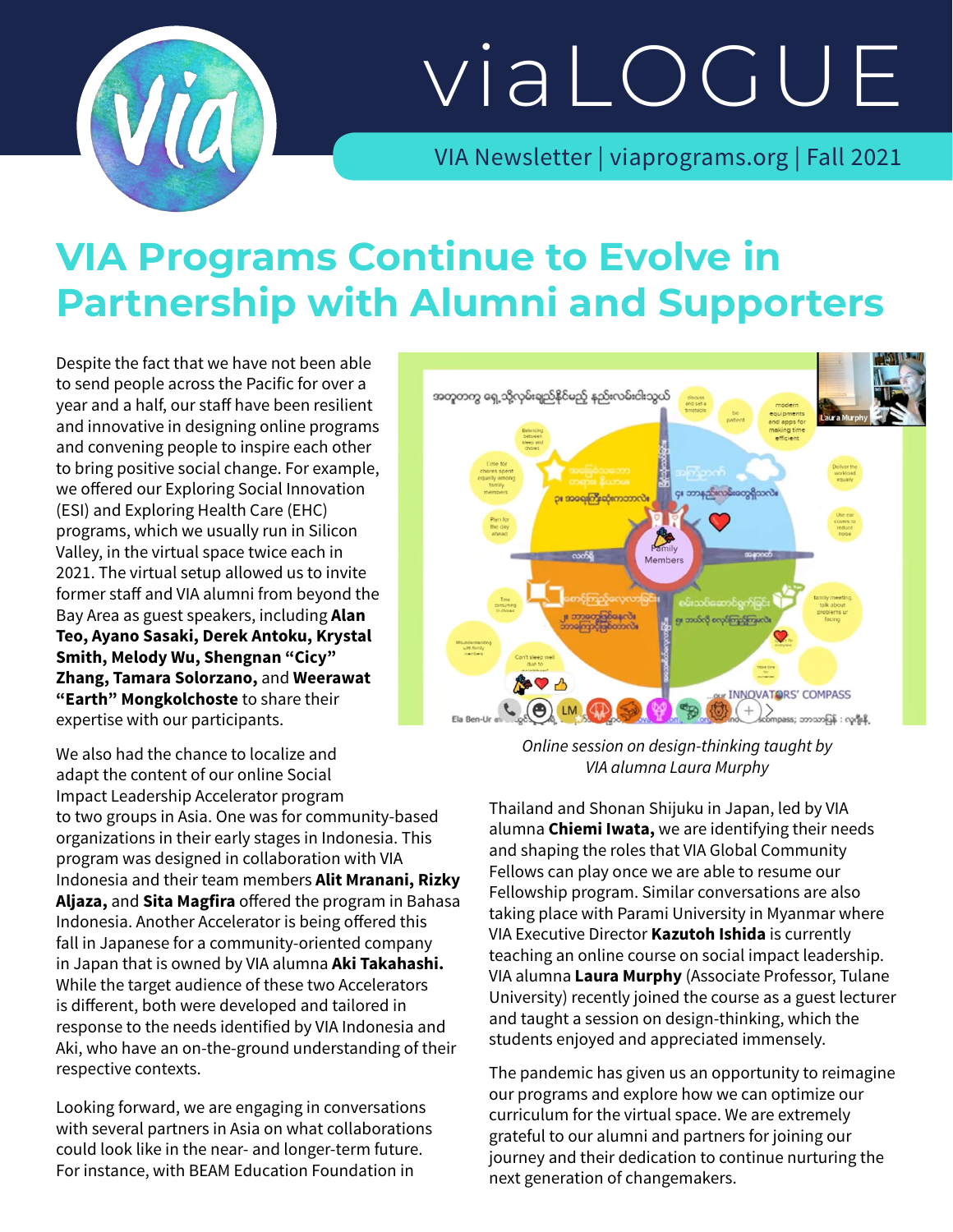## **Meet our Newest Program Director!**

*Anissa Monteon joined the VIA team in January 2021 and successfully ran our first virtual Exploring Social Innovation (ESI) program. Currently planning her third virtual ESI program, Anissa is dedicated to fostering the next generation of changemakers. We hope you enjoy learning more about her background below interview-style.* 

#### *Could you tell us a little about yourself and how you got connected to VIA?*

I am a native Californian who is enthusiastic about experiential learning and working

collaboratively to address the complex social issues in our society. I am particularly passionate about equity in global sports and the workforce. In my last semester of graduate school, I was searching for an opportunity where I could work on programming that had a focus on experiential learning in an international context which led me to VIA.

#### *Where have you traveled before, and where is the most unexpected place you've found yourself?*

I lived abroad for a couple of years in Zambia and Liberia. I never imagined that I would live in Zambia since I knew little about

the country and I thought that I wouldn't be able to travel there due to financial constraints.

#### *What is your favorite food away from home?*

My favorite food is Mexican food because it is packed with fantastic flavors.

#### *What is something you could spend hours doing, and not notice the time pass at all?*

Watching women's football (soccer in the United States). I watch teams from all over the world which can be time consuming, but I love it!

materials in different ways. The biggest success that I had was running my first program. Initially, I was nervous though it ended up being a success.

#### *Being a Program Director, what do you enjoy most about running programs?*

No program is the same and that excites me. Each program is an opportunity to work and learn from the fellows and the participants.

#### *What makes an awesome program?*

The people really make a

program. They bring so much energy and experience to each program. It makes the programs so much more engaging and it creates the perfect learning environment.

#### *What are you most excited to learn from your participants?*

I'm most excited to learn what they are passionate about and how they stay motivated. So

many of the participants have vast interests ranging from environmental issues to social justice which they continue to work on in their communities. When they come to the program they teach their fellow participants and me so much about their communities and the impact these issues can have on themselves.

*Anissa (on the left) watching a women's soccer tournament with a friend in Portland, Oregon*

#### *What has been your biggest challenge and your biggest success in the last year?*

Making the programs accessible and engaging for everyone since participants learn and engage with each other and the program

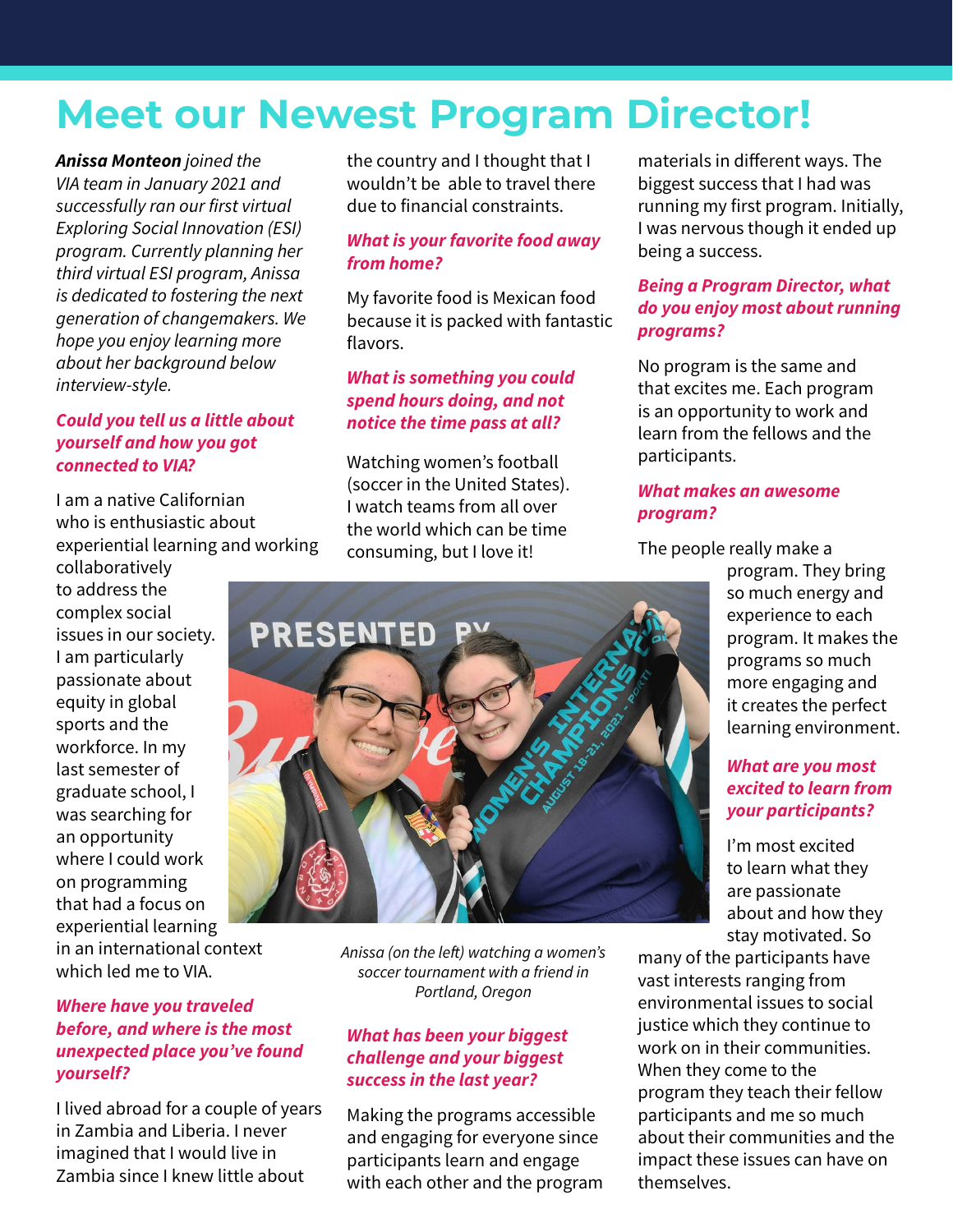## **VIA Launches First Annual Social Impact Leadership Conference**

VIA's inaugural Social Impact Leadership Conference was held virtually on June 25 & 26, 2021. The theme of this year's conference was "Training Emerging Leaders in an Evolving Socially Conscious World", and aimed to connect, inspire, and celebrate those taking action to create positive change locally and globally.

The event kicked off with a keynote address by **Dr. Netta Avineri,** Associate Professor at the Middlebury Institute of International Studies at Monterey, on the topic of "Cultivating a Social Impact Praxis: Storysharing, Engagement, and Community Partnerships for Social Change." Dr. Avineri reminded attendees that while social impact work is often focused on action, we must also make time for reflection, theory, sharing stories, and building meaningful partnerships.

On Day 2 of the conference, VIA alumni **Sergius Santos** and **Chalisa Kaewla** spoke about the

ripple effect that even small actions can have on a community and how this principle guides them in their respective fields of energy management and education.

The conference was also an opportunity to celebrate the six teams that were awarded a VIA Social Impact Grant of up to \$3,000 USD (generously funded by the Enlight Foundation) to implement a project in their community. These teams featured in the image below were all alumni of the VIA Social Impact Leadership Accelerator or the sister accelerator program run by VIA Indonesia. Each team had an opportunity to share their project plans and receive feedback from attendees. The conference was organized by our Conference Committee, led by **Hinda Majri,** and supported by: **Me Zin Anawar, Laura Galang, Melissa Golden, Kazutoh Ishida, Sergius Santos, Carrie Soo Hoo, Hannah Sorenson,**  and **Yuki Ueda.**

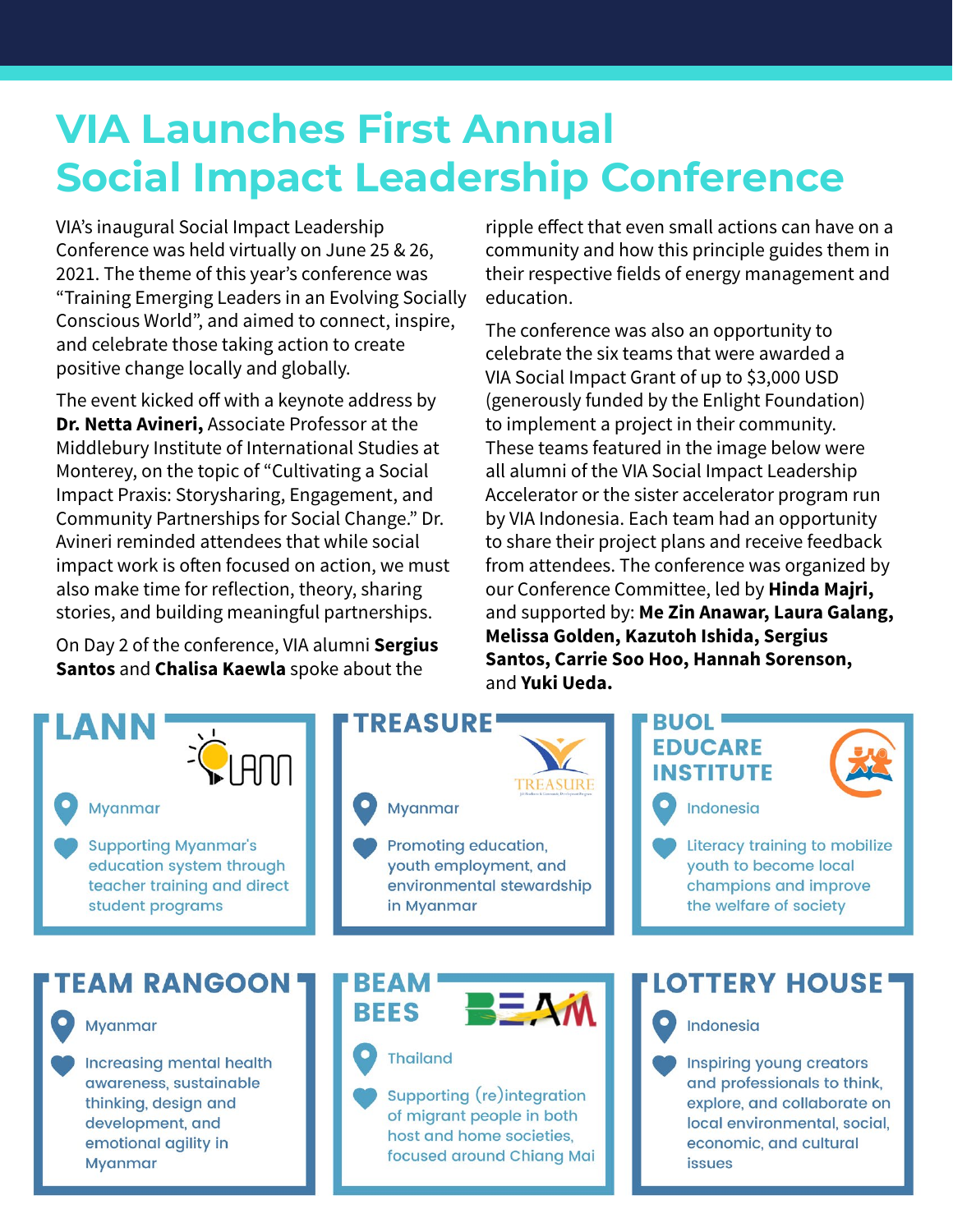

#### 1960s

#### **Tom Petersmeyer (Hong Kong '65)**

I am retired and am involved in the Affordable Housing movement in Pasadena, CA.

#### **Ron Maysenhalder (Philippines '69)**

I live in Santa Cruz, California and work remotely as senior accountant with Quantum Leap Healthcare Collaborative - a joint venture with UCSF managing experimental drug trials.

#### 1970s

#### **David Sklar (Philippines '70)**

Fulbright Senior Scholar in Dublin, Ireland.

#### 1980s

#### **Kirsten Böse and Ben Self (Taiwan & Japan '86)**

1) Our younger daughter, Pippa, attends university in Singapore, a decision that absolutely traces its roots back to our fabulous, life-changing experiences in VIA. She loves it! 2) Kirsten recently re-connected with an old friend from Taiwan who found her on LinkedIn. The impact is truly generational!

#### 1990s

#### **Kristy Kelly (Vietnam '92)**

Associate Professor at Drexel University School of Education and Weatherhead East Asian Institute, Columbia University. Also founded and currently co-president of Society of Gender Professionals, a global professional development organization raising the profile of gender expertise.

#### 2010s

#### **Yuki Enomoto (MED '15, DSI '16, EHC '17)**

I currently work as an OBGYN physician at the University of Tokyo Hospital. It's been exciting to see VIA alumni come to my hospital as medical interns. I even saw someone who was a participant in my group when I joined the Exploring Health Care (EHC) program as a program Fellow.

#### **Betty Nguyen (DSI '16, Rikuzen Takata '16, EHC '18)**

By day, I'm a California Arts Council Administrators of Color fellow at Red Ladder Theatre Company, where I facilitate programs to nurture creativity in schools, foster care, prisons, and community centers. By night, I'm working on my master's at the University of Florida's Center for Arts in Medicine, where I'm creating a collaborative film that insists on belonging for displaced people. Next year, I head to Izumi Otsu, Japan through VIA's Global Community Fellowship. I look forward to reflecting back on how I've transformed from an uncertain college freshman in my first VIA program (DSI) to a professional multidisciplinary

artist, scholar, and administrator with a focus on international community solidarity and wellbeing.

#### **Su Han Moh Aung "Style" (ESI '18 & '21, ACCL '20)**

I recently participated in the Young Southeast Asian Leaders Initiative (YSEALI) summit, and our project proposal to provide mental health and stress management support for youth ages 17-19 won second place, with a \$10,000 USD prize to implement the project. Thanks to VIA, I've fallen in love with working on social impact projects!

#### **Hay Mar (ESI '19, ACCL '20)**

After completing VIA's Social Impact Accelerator, I founded my own community organization called "Thit Eain Youth Development Myanmar" which offers teacher training, career counseling, and a youth mental health support program. Recently, I successfully completed the Basic Child Psychology for Holistic Child Development from Spring University Myanmar to better understand child mental health during political turmoil.

#### **Ei Zin Mon (GLE '17, ESI '18, ACCL '20)**

In my role as an Education Partnership Coordinator with Child's Dream Myanmar, I engage with local civil society organizations and Ethnic Education providers to promote effective education programmes. Recently, I was awarded a Lincoln Scholarship to pursue graduate studies in Education Management in the US, which will help me achieve my goal of setting up a community school in Myanmar.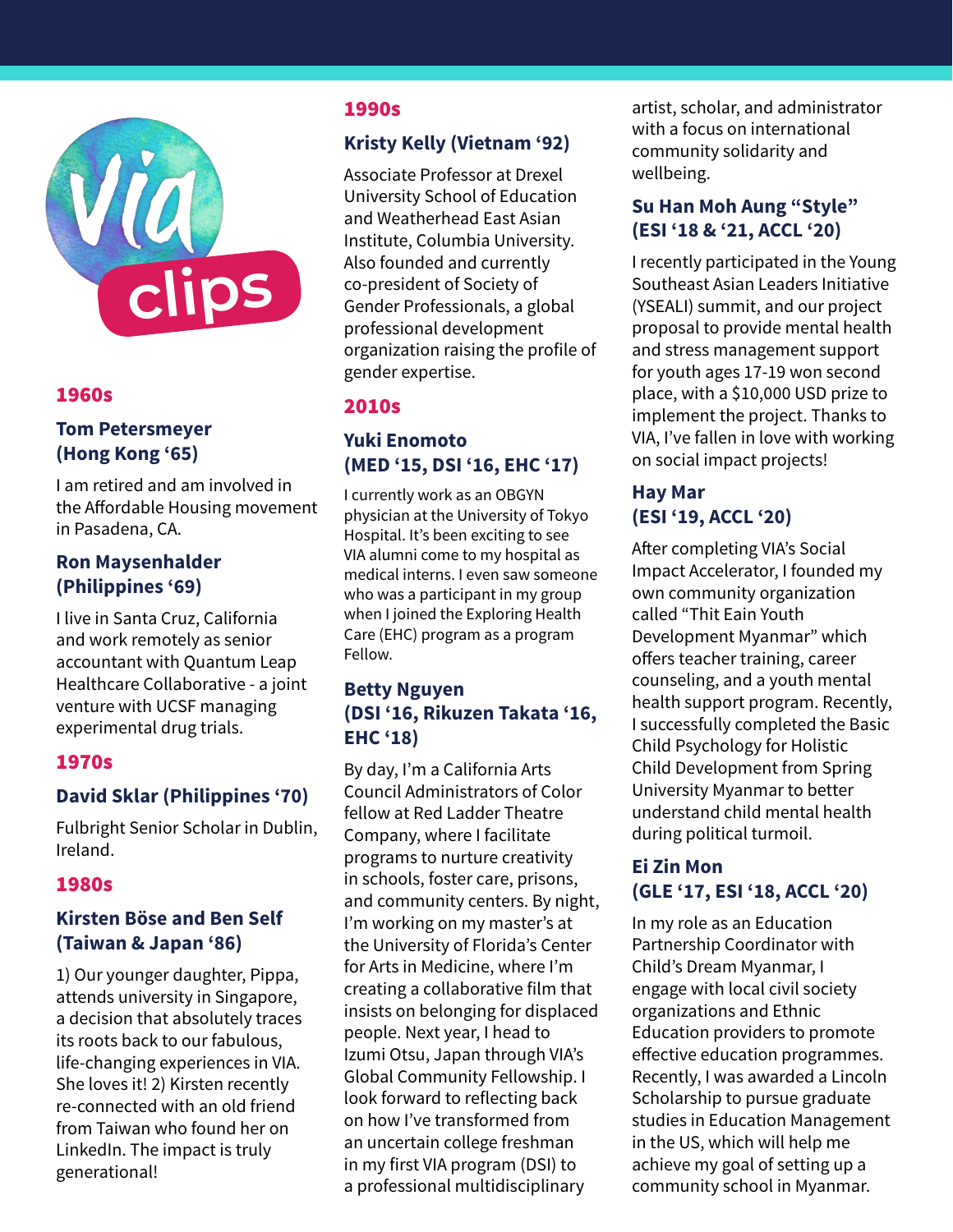### **Story Spotlight** *(by Sylvia Martinez,*

*Taiwan '85, VIA Staff '85 - '88)*

In late February 2020, just before the COVID shutdowns, a number of former VIA volunteers and staff joined **Kathi** and **Eric Larkin** on a walk at the tidelands, as they bid farewell to the Bay Area to join grandchildren and family in Oregon. Kathi and Eric were both volunteers in Mainland China, and Kathi was on staff with **Rich Walters** and myself back in the late '80's. **Nancy Chen,** who went to China the same year joined us from her home in Santa Cruz, and best of all - VIA's founder **Dwight Clark** had just gotten back from Asia and was able to join us.

Just before we set off on the hike, Kathi said a few words about how important the VIA experience had been. At that moment, **Julie,**  another of Kathi's guests, spoke up. Julie had been Kathi's student in Wuhan and had stayed in touch all these years, eventually



coming to live in the United States. She thanked Dwight, and spoke so movingly of being a young student trying to perfect her English, and how much it meant to have young Americans coming "to live as we lived." We do not know the meaning of our actions, sometimes for decades, sometimes never. However, I know that VIA has been so important in my life and world view and I am thankful to Dwight for helping make the world a smaller place, and for continuing to connect people through their shared humanity.

## **Bringing the Community Together**

As we patiently wait till the time when we can physically bring people together again, we have been arranging opportunities for our community to connect in the virtual space. Thanks to VIA Global Community Fellowship alumni and Accelerator program coordinators **Carrie Soo Hoo, Hannah Sorenson,**  and **Laura Galang,** the following events were offered:

#### **VIA Game Night**

On November 5 (US time), over 25 alumni from mainland China, Japan, Myanmar, Thailand, and across the US joined a virtual game night. Participants learned about cities relevant to VIA's history through a trivia Quiz and connected with each other through a Bingo game and story sharing.



#### **Keynote: What is the VIA Story?**

On November 13 (US time), alumni ranging over five decades gathered online to reconnect

with fellow VIA participants. This event featured a moderated "live podcast" discussion with VIA

> founder **Dwight Clark** and Global Community Fellow alumna **Carrie Soo Hoo** on what a VIA story is. The discussion was followed by breakout sessions where attendees had the chance to (re)connect with each other and reflect on their own VIA stories.

#### **The People and Places of VIA**

We are collecting VIA memories on an interactive map. We encourage you to access https://padlet.com/viaprograms/ viacommunity to explore the stories of your fellow VIA alumni and also add your own!